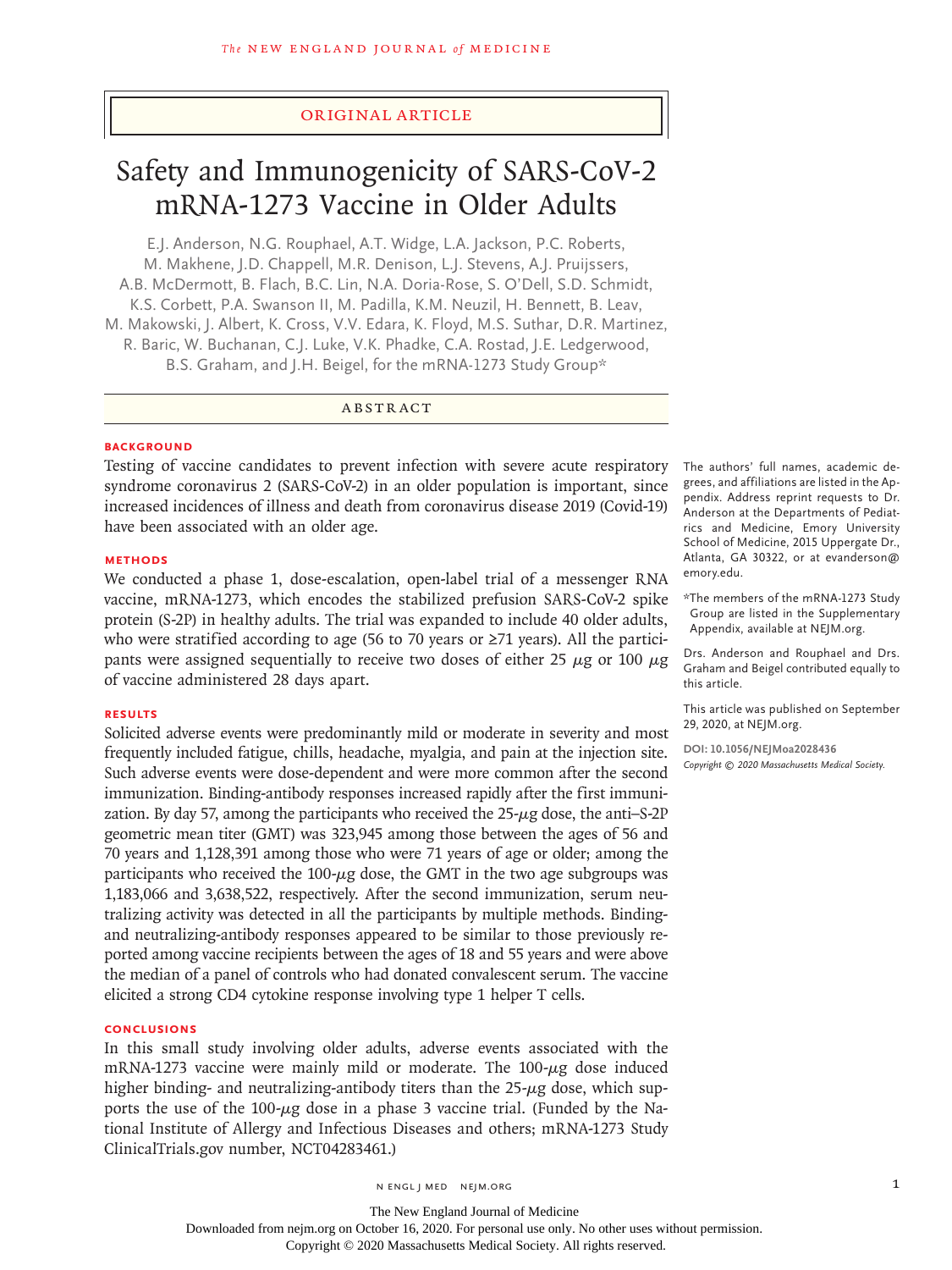HE CORONAVIRUS DISEASE 2019 (COVID-19)<br>pandemic is an international public health<br>emergency with major social and economic<br>disruptions and devastating health consequences. pandemic is an international public health emergency with major social and economic disruptions and devastating health consequences. The rapid development of vaccines is imperative. More than 30 vaccine candidates against severe acute respiratory syndrome coronavirus 2 (SARS-CoV-2), which causes Covid-19, have entered clinical trials.1 Recently, in a phase 1, open-label trial, we reported that a messenger RNA vaccine, mRNA-1273, which encodes SARS-CoV-2 prefusion-stabilized spike protein, had an acceptable safety and reactogenicity profile and was immunogenic in participants between the ages of 18 and 55 years.<sup>2</sup> Two injections of this vaccine, spaced 28 days apart, resulted in neutralizingantibody responses similar to those elicited by convalescent serum obtained from patients who had recovered from Covid-19 infection. Mice and rhesus macaques that were given mRNA-1273 and were subsequently challenged with high-dose intranasal SARS-CoV-2 rapidly cleared the virus from the upper and lower airways.3,4

The immune response to many other vaccines has been shown to decrease with increasing age.<sup>5</sup> Thus, the testing of SARS-CoV-2 vaccine candidates in older populations is of paramount importance, since these persons account for the majority of serious Covid-19 cases and associated deaths.6,7 Here, we report preliminary safety and immunogenicity data for the mRNA-1273 vaccine in an expansion of the phase 1 trial among healthy participants who were 56 years of age or older.

### Methods

#### **Trial Design and Participants**

We initially conducted a phase 1, dose-escalation, open-label clinical trial of mRNA-1273 involving participants between the ages of 18 and 55 years<sup>2</sup> in which we evaluated doses of 25  $\mu$ g, 100  $μ$ g, and 250  $μ$ g. We subsequently expanded the trial to include 40 participants who were 56 years of age or older and who were stratified into two subgroups: those between the ages of 56 and 70 years and those who were 71 years of age or older. Because of clinically significant systemic reactogenicity observed in participants between the ages of 18 and 55 years at the 250- $\mu$ g dose, we administered doses of 25  $\mu$ g or 100  $\mu$ g to the older participants.

The trial was conducted at Kaiser Permanente Washington Health Research Institute in Seattle, the Emory University School of Medicine in Atlanta, and the National Institute of Allergy and Infectious Diseases (NIAID) Vaccine Research Center in Bethesda, Maryland. Enrolled adults were healthy and provided written informed consent before undergoing any study procedures. We did not screen for evidence of past or current SARS-CoV-2 infection by testing blood or nasal specimens before enrollment. Full eligibility criteria, along with details of the trial design, conduct, oversight, and statistical analyses, are described in the protocol, which is available with the full text of this article at NEJM.org.

#### **mRNA-1273 Vaccine**

The mRNA-1273 vaccine was codeveloped by researchers at the NIAID Vaccine Research Center and Moderna in Cambridge, Massachusetts. This vaccine encodes a stabilized version of the SARS-CoV-2 full-length spike glycoprotein trimer, S-2P, which has been modified to include two proline substitutions at the top of the central helix in the S2 subunit. The mRNA is encapsulated in lipid nanoparticles at a concentration of 0.5 mg per milliliter and diluted with normal saline to achieve the final target vaccine concentrations.

#### **Study Oversight**

The NIAID served as the trial sponsor and made all decisions regarding the study design and implementation. The vaccine Investigational New Drug application and the protocol amendment expanding the age subgroups were reviewed by the Food and Drug Administration and the institutional review board at Advarra, a regulatory compliance consulting company, which served as the single institutional review board for all the study sites. An independent data and safety monitoring committee reviewed interim safety reports.

Moderna provided mRNA-1273 for use in this trial but did not provide any financial support. Employees of Moderna collaborated on the development of the protocol, contributed to the Investigational New Drug application, and participated in weekly team meetings regarding the study.

Emmes, the statistical and data coordinating center for the study, developed the statistical analysis plan and performed all data analyses. Data reports, which were generated from the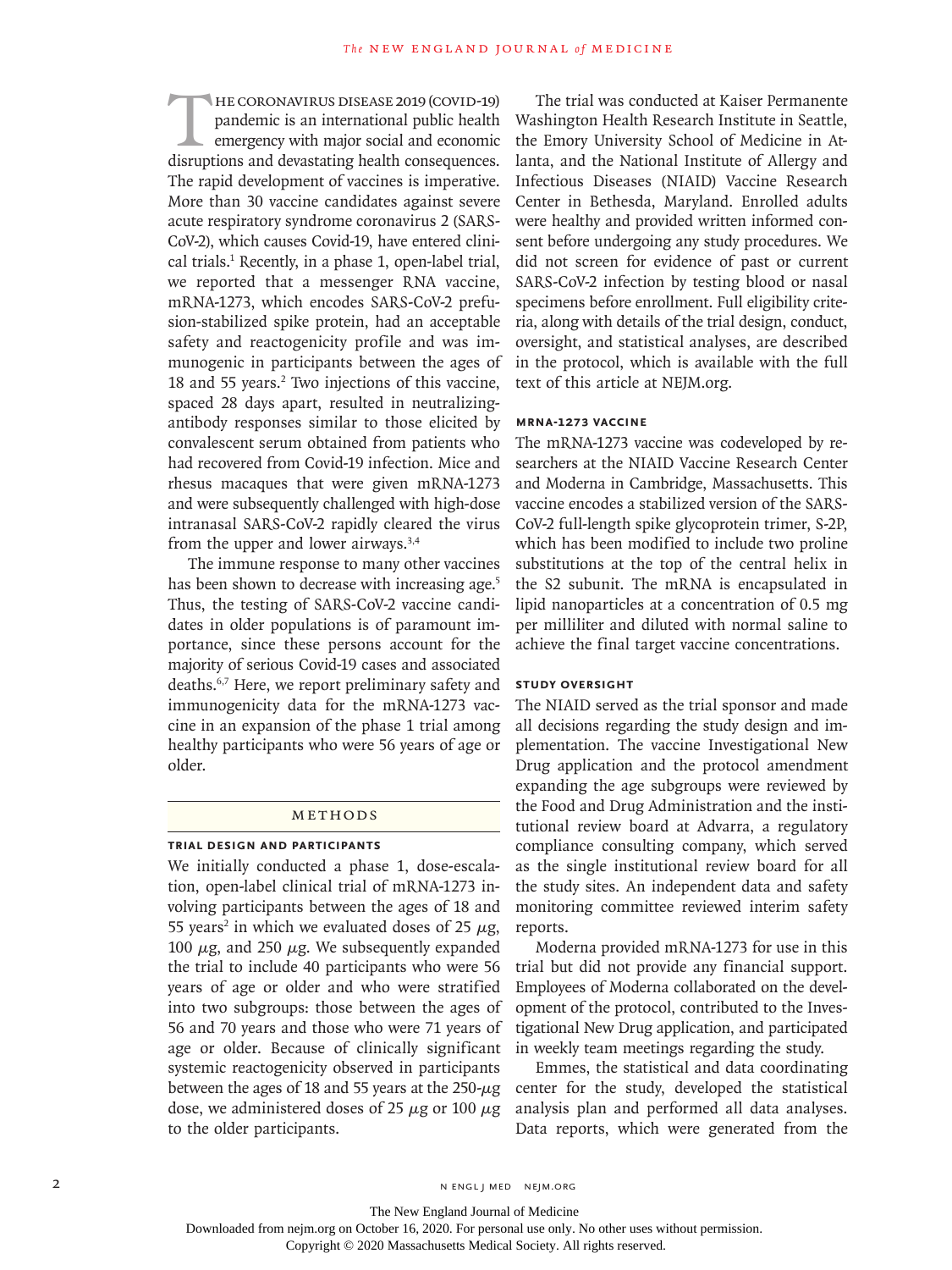raw data by the statistical and data coordinating center, were provided and available to all the authors. The manuscript was written entirely by the authors, with the first two authors serving as overall lead authors. All the authors vouch for the completeness and accuracy of the data and for the adherence of the study to the protocol. No one who is not an author contributed to the writing of the manuscript.

## **Trial Procedures**

The mRNA-1273 vaccine was administered as a 0.5-ml intramuscular injection into the deltoid on days 1 and 29 of the study; the same dose of the vaccine was administered on both days. Follow-up visits were scheduled 7 and 14 days after the administration of each dose of vaccine and on day 57. A standard toxicity scale was used to grade adverse events (Table S1 in the Supplementary Appendix, available at NEJM.org). Solicited local and systemic adverse events were collected for 7 days after each vaccination, as facilitated by the use of a memory aid. Data regarding unsolicited adverse events and the use of new medications were collected through day 57. Collection of specimens, as well as monitoring for medically attended adverse events, development of new chronic medical conditions, and serious adverse events, was scheduled to continue through 1 year after the last dose. These initial findings will be updated with final safety and immunogenicity data when the results are available.

After the initial safety data from the first phase of the study were available from participants between the ages of  $18$  and  $55$  years,<sup>2</sup> the administration of mRNA-1273 was initiated sequentially in the subgroup of participants between the ages of 56 and 70 years at the  $25-\mu$ g dose, which was followed by the initiation of the  $100 - μg$  dose. Since no halting rules were met after the participants in this subgroup had completed day 8, vaccine administration was initiated sequentially in the subgroup of participants who were 71 years of age or older at the  $25-\mu g$ dose, which was followed by the initiation of the  $100 - μg$  dose.

## **Assessment of Antibody Responses**

We performed enzyme-linked immunosorbent assays (ELISA) to quantify the binding IgG responses to S-2P containing an Asp (D) residue at

position 614 (initial Wuhan-1 strain sequence<sup>8</sup>) and to the receptor-binding domain on days 1, 15, 29, 36, 43, and 57. (The receptor-binding domain is the portion of the SARS-CoV-2 virus that is located on its spike domain and that links with body receptors to infect cells.) A SARS-CoV-2 native spike-pseudotyped lentivirus reporter single-round-of-infection neutralization assay (pseudovirus neutralization assay) was used to assess vaccine-induced neutralizing activity against the 614D variant at the same time points. Vaccine-induced neutralization on day 43 was assessed with a second pseudovirus neutralization assay with the use of the 614-Gly (614G) polymorphic variant, since the 614G strain had become predominant in both the United States and worldwide.9 (Details are provided in the Methods section in the Supplementary Appendix.)

Three live-virus neutralization methods were used: first, the SARS-CoV-2 nanoluciferase highthroughput neutralization assay (nLuc HTNA), which uses a virus expressing the reporter gene nanoluciferase  $(nLuc)^{10}$ ; second, the focus reduction neutralization test mNeonGreen (FRNTmNG), which uses recombinant SARS-CoV-2 expressing the fluorescent reporter gene mNeon-Green<sup>11</sup>; and third, a SARS-CoV-2 plaque-reduction neutralization testing (PRNT) assay, which uses wild-type virus. We used the nLuc HTNA to analyze specimens that were obtained on days 1, 29, and 43 from the participants who were 56 years of age or older and who received the 100-μg dose. We used the FRNT-mNG assay to analyze specimens obtained on days 1, 29, and 43 from all the participants in the two age and dose subgroups. For this preliminary report, because of the time-intensive nature of the PRNT assay and to maximize usable information obtained from its use, we performed PRNT assays for the presence of SARS-CoV-2 on samples obtained on days 1 and 43 from participants who received the  $100-\mu$ g dose only. We used as comparators previously reported results for participants between the ages of 18 and 55 years who had been enrolled in the 100-μg subgroup, as well as results from controls who had donated convalescent serum.2 The severity of Covid-19 illness was known for 38 of these controls and was classified as mild in 63% of the participants, moderate in 22%, and severe (defined as hospitalization requiring intensive care, ventilation, or both) in 15%.

The New England Journal of Medicine

Downloaded from nejm.org on October 16, 2020. For personal use only. No other uses without permission.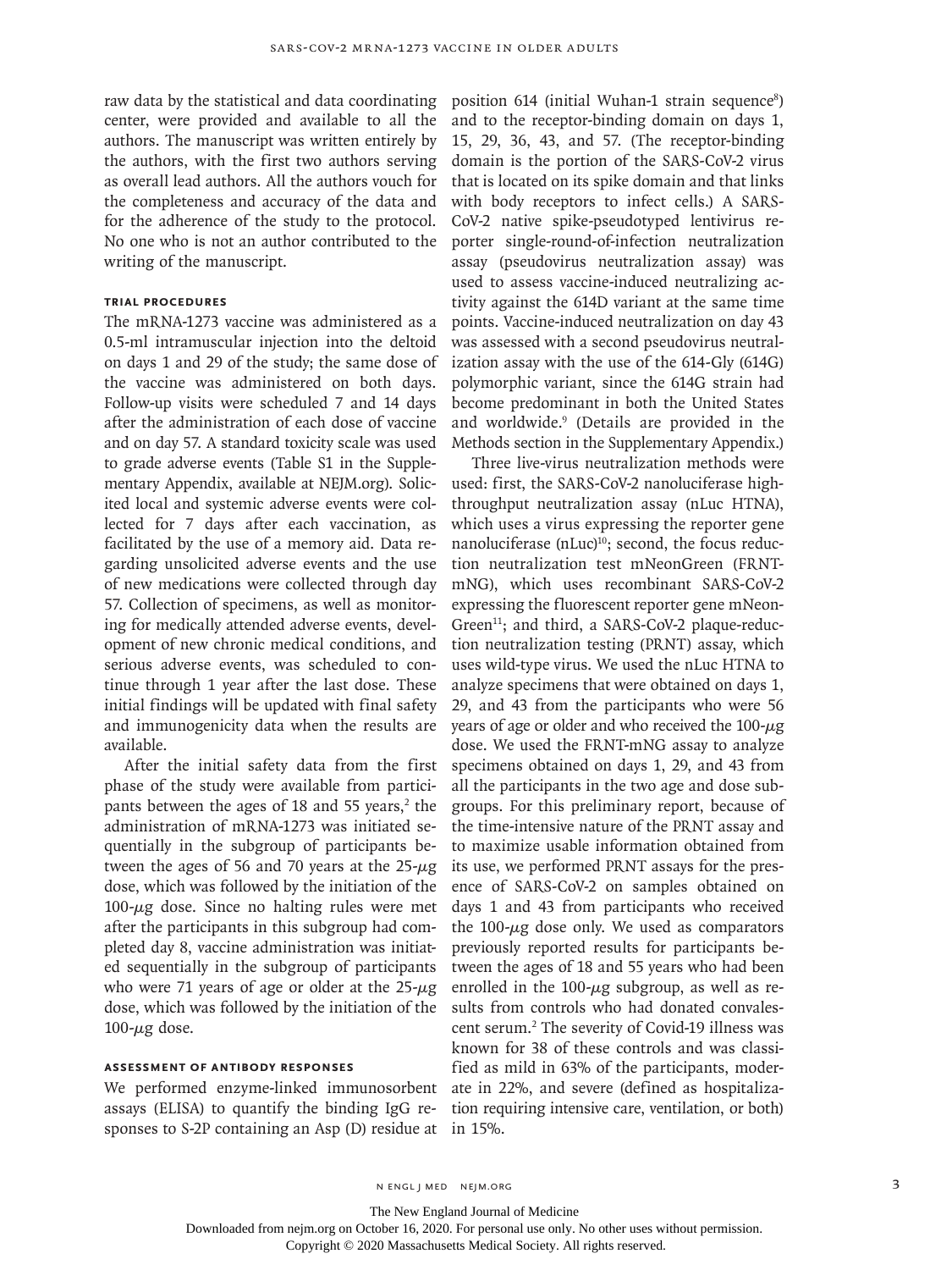| Table 1. Characteristics of the Participants at Baseline.* |                                 |                                  |                                 |                                  |                                   |
|------------------------------------------------------------|---------------------------------|----------------------------------|---------------------------------|----------------------------------|-----------------------------------|
| Characteristic                                             | Age of 56-70 Years              |                                  | Age of $\geq$ 71 Years          |                                  | All<br>Participants<br>$(N = 40)$ |
|                                                            | $25 - \mu g$ Dose<br>$(N = 10)$ | $100 - \mu g$ Dose<br>$(N = 10)$ | $25 - \mu g$ Dose<br>$(N = 10)$ | $100 - \mu g$ Dose<br>$(N = 10)$ |                                   |
| $Sex - no. (%)$                                            |                                 |                                  |                                 |                                  |                                   |
| Male                                                       | 3(30)                           | 5(50)                            | 8(80)                           | 3(30)                            | 19 (48)                           |
| Female                                                     | 7(70)                           | 5(50)                            | 2(20)                           | 7(70)                            | 21(52)                            |
| $Age - yr$                                                 | $65.8 + 4.5$                    | $63.8 + 4.3$                     | $72.8 \pm 1.2$                  | $72.6 \pm 1.1$                   | 68.7                              |
| Race or ethnic group – no. $(\%)\uparrow$                  |                                 |                                  |                                 |                                  |                                   |
| Asian                                                      | $\Omega$                        | $\mathbf 0$                      | 1(10)                           | $\mathbf{0}$                     | 1(2)                              |
| White                                                      | 10(100)                         | 10(100)                          | 9(90)                           | 10(100)                          | 39 (98)                           |
| Hispanic or Latino                                         | $\mathbf{0}$                    | $\mathbf{0}$                     | 1(10)                           | $\mathbf{0}$                     | 1(2)                              |
| Body-mass index <sub>i</sub>                               | $25.4 + 2.5$                    | $23.7 + 2.3$                     | $24.8 + 3.5$                    | $26.0 + 3.5$                     | $25.0 + 3.0$                      |

\* Plus–minus values are means ±SD.

† Race or ethnic group was reported by the participants, who could select more than one category.

‡ The body-mass index is the weight in kilograms divided by the square of the height in meters.

## **Assessment of T-Cell Responses**

Intracellular cytokine-staining assays were performed to quantify antigen-specific T-cell responses against the spike protein on days 1, 29, and 43. (Details are provided in the Supplementary Appendix.)

#### **Statistical Analysis**

Safety analyses included all the participants who had received at least one dose of mRNA-1273. Immunogenicity results excluded specimens that had been obtained after day 29 in a participant who had received only a single dose of vaccine. No other data points were missing. Seroconversion was defined as an increase from baseline in the antibody titer by a factor of 4 or more. Geometric means were calculated by log transforming the data points and calculating the mean and 95% confidence interval on the log-transformed data. The log-transformed mean and 95% confidence interval were then back-transformed to the original scale. We used the Student's t-test to calculate confidence intervals. Interim analyses in the study subgroups were prespecified to inform critical decisions about vaccine development.

#### **RESULTS**

#### **Trial Population**

Forty participants, 10 in each of the two age and dose subgroups, were enrolled between April 16

and May 12, 2020 (Fig. S1). The demographic characteristics of the participants are shown in Table 1. One participant who was between the ages of 56 and 70 years in the 25-μg subgroup did not receive a second vaccination or have blood collected after day 29. (Details regarding this participant are provided in the following section.)

#### **Vaccine Safety**

No serious adverse events were reported, and no prespecified trial-halting rules were met. Two days after vaccination, paronychia (infection of the tissue adjacent to a nail) developed in one participant who was between the ages of 56 and 70 years in the  $25-\mu$ g subgroup. This participant was treated with trimethoprim–sulfamethoxazole, and 7 days later, a diffuse maculopapular rash developed. The rash was considered by investigators to be unrelated to vaccination and was treated with systemic administration of glucocorticoids. This participant did not receive a second vaccination.

The most common solicited adverse events were headache, fatigue, myalgia, chills, and injection-site pain (Fig. 1). Local and systemic reactogenicity events were more common and were predominantly moderate in severity after the administration of the second dose of vaccine. All 10 solicited local adverse events that were classified as moderate, and all but 2 moderate systemic events, occurred after the admin-

Downloaded from nejm.org on October 16, 2020. For personal use only. No other uses without permission.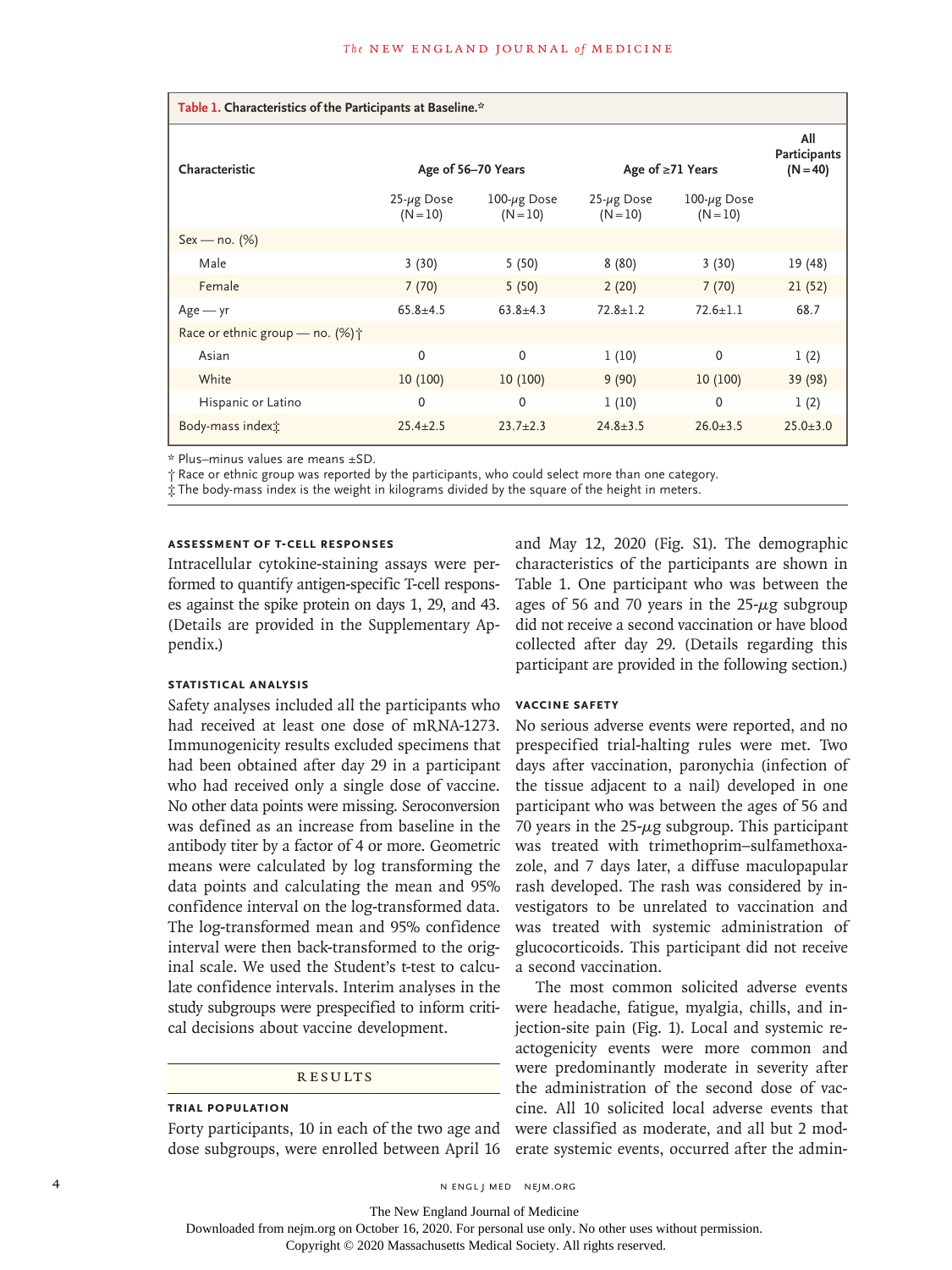istration of the second dose (Fig. 1 and Table S2). These symptoms typically occurred on the day of vaccination or 1 day afterward and resolved quickly. Three participants had erythema that lasted for 5 to 7 days; all the cases were mild and began on day 1 or 2. One participant had mild myalgia symptoms that began on day 3 and lasted for 5 days. Two solicited systemic adverse events that were classified as severe (grade 3) occurred after the second dose: fever in a participant between the ages of 56 and 70 years in the  $25-\mu g$  dose subgroup and fatigue in a participant who was 71 years of age or older in the 100- $\mu$ g dose subgroup. A total of 71 unsolicited adverse events were reported, of which 17 were considered by the investigators to be related to the vaccine and are detailed in Table S3. All related unsolicited adverse events were mild except for a single event of moderate severity, which was decreased appetite in a participant who was between the ages of 56 and 70 years in the  $25-\mu$ g dose subgroup. The single severe (grade 3) unsolicited adverse event was hypoglycemia (glucose level, 50 mg per deciliter [2.8 mmol per liter]; reference range, 65 to 99 mg per deciliter [3.6 to 5.5 mmol per liter]), which occurred in a participant who was between the ages of 56 and 70 years in the  $100-\mu g$  dose subgroup after fasting and vigorous exercise and was considered by the investigators to be unrelated to the vaccine. Clinical laboratory values of grade 2 or higher are detailed in the Supplementary Appendix.

#### **Binding-Antibody Responses**

Data were available for all the participants at all time points except for the period after day 29 in the participant who did not receive a second vaccine dose. At baseline, some participants had detectable serum binding-antibody responses in the receptor-binding domain and in S-2P IgG on ELISA. Binding IgG antibody geometric mean titers (GMTs) to S-2P and receptor-binding domain increased rapidly after the first vaccination. Dose-dependent responses to the first and second doses of vaccine were evident, and after the second vaccination, responses reached the upper quarter of the distribution of responses among controls who had donated convalescent serum (Fig. 2A, Figs. S2 and S3, and Tables S4 and S5). On the S-2P ELISA, the GMT at day 57 in the  $25-\mu g$  subgroup was 323,945 (95% confidence interval [CI], 182,202 to 575,958) among participants who were between the ages of 56 and 70 years and 1,128,391 (95% CI, 636,087 to 2,001,717) among those who were 71 years of age or older. These responses were greater than those observed among participants who had donated convalescent serum (GMT, 138,901; 95% CI, 82,876 to 232,799). The GMTs of the participants in the  $100 - \mu$ g subgroup far exceeded the responses among participants who had donated convalescent serum: 1,183,066 GMT (95% CI, 379,698 to 3,686,201) among participants who were between the ages of 56 and 70 years and 3,638,522 GMT (95% CI, 1,316,233 to 10,058,130) among those who were 71 years of age or older.

### **Neutralization Responses**

Titers to 614D on the pseudovirus neutralization assay were undetectable before vaccination and showed dose-dependent responses that were observed as early as 7 days after the second dose (day 36) in an age-independent manner. At day 43, on the pseudovirus neutralization assay, the 50% inhibitory dilution  $(ID_{\varepsilon_{0}})$  titers to 614D that were induced by the  $100-\mu$ g dose were similar among the participants who were between the ages of 56 and 70 years (GMT, 402; 95% CI, 289 to 560) and those who were 71 years of age or older (GMT, 317; 95% CI, 198 to 508) (Fig. 2B and Tables S4 and S5); the responses were also similar to those previously reported for participants between the ages of 18 to 55 years. Responses to the  $100-\mu g$  dose were higher than responses to the  $25-\mu g$  dose and than responses among controls who had donated convalescent serum. Robust neutralizing activity to the 614G variant was observed for the 100-μg dose regardless of the participant's age (Fig. S5 and Tables S4 and S5). Neutralizing activity remained high through 4 weeks after the administration of the second dose in all the subgroups.

Neutralizing responses were undetectable by nLuc HTNA, FRNT-mNG, or PRNT at baseline (Fig. 2C and 2D, Figs. S6 and S7, and Tables S4 and S5). Potent neutralization responses were observed in all the participants 14 days after the second dose of vaccine (on day 43). Responses to the 100- $\mu$ g dose on day 43 on nLuc HTNA and FRNT-mNG were similarly high across age strata; the PRNT<sub>s0</sub> (80% inhibitory dilution) GMT was 878 (95% CI, 516 to 1494) among participants who were between 56 and 70 years of age and 317 (95% CI, 181 to 557) among those who were 71 years of age or older.

n engl j med nejm.org 5

The New England Journal of Medicine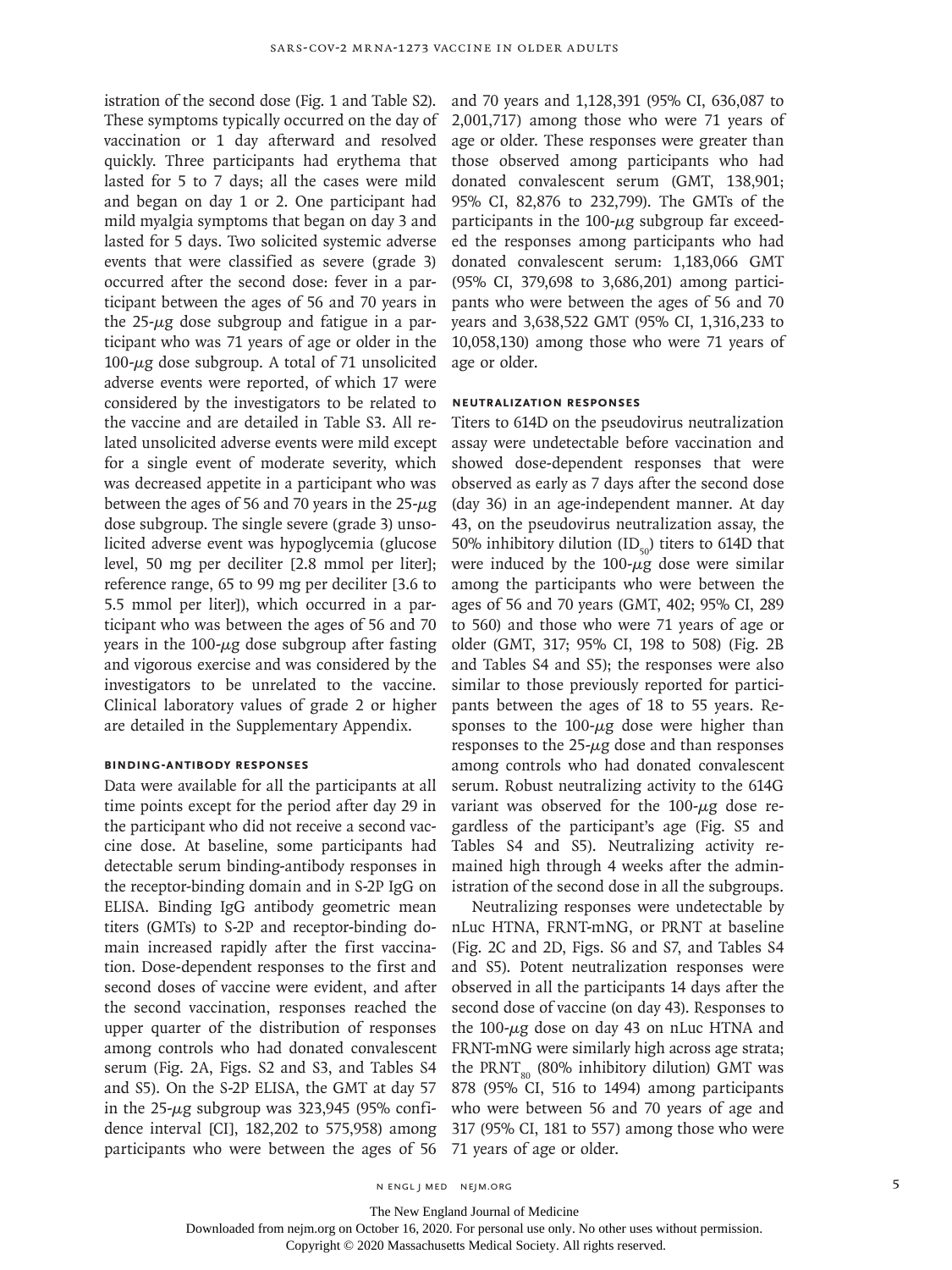

The New England Journal of Medicine Downloaded from nejm.org on October 16, 2020. For personal use only. No other uses without permission. Copyright © 2020 Massachusetts Medical Society. All rights reserved.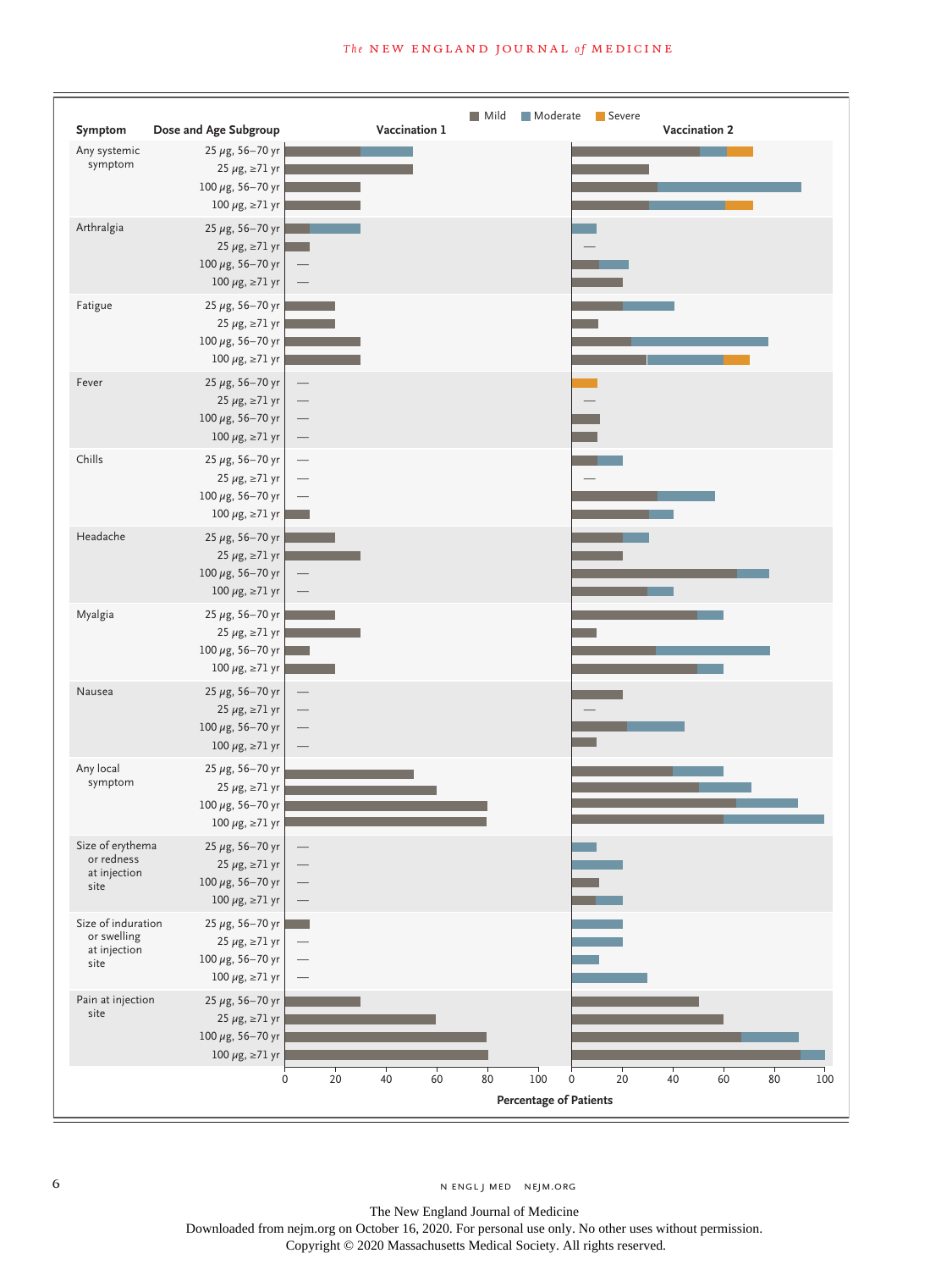**Figure 1 (facing page). Solicited Systemic and Local Adverse Events within 7 Days after Receipt of mRNA-1273.**

Shown are data for older participants in the two age subgroups (56 to 70 years and ≥71 years) and the two dose subgroups (25  $\mu$ g and 100  $\mu$ g). The severity of solicited adverse events was graded as mild, moderate, or severe on the basis of definitions that are detailed in Table S1 in the Supplementary Appendix. Dashes indicate that the adverse event was not reported in any participant.

Similar to the results among the participants who were between the ages of 18 to 55 years, the receptor-binding domain and S-2P ELISA titers correlated with the results on the pseudovirus neutralization assay in the older subgroups. In addition, all the neutralization assays — pseudovirus neutralization assay, nLuc HTNA, FRNTmNG, and PRNT — correlated well with each other and with the receptor-binding domain ELISA; the results on the PRNT assay did not correlate well with the results on the S-2P ELISA (Figs. S8 through S12).

#### **T-Cell Reponses**

In response to S-specific peptide pools, the vaccine elicited a strong CD4 cytokine response involving type 1 helper T (Th1) cells among participants in the two age subgroups who received the  $100-\mu g$  dose and among participants between the ages of 56 and 70 years who received the 25- $\mu$ g dose; the tumor necrosis factor  $\alpha$  responses were greater than the interleukin-2 responses, which in turn were greater than the interferon-γ responses (Fig. 3 and Fig. S13). In the subgroup of participants who received the  $25-\mu g$  dose, the cytokine response was lower among those who were 71 years of age or older than among those in the other subgroup. The response involving type 2 helper T cells (interleukin-4 and interleukin-13) was minimal regardless of age or dose. CD8 T-cell responses to S-2P were observed only at low levels after the second vaccination among the participants in the two age subgroups who received the  $100-\mu$ g dose (Fig. S14).

### Discussion

In our study population of older participants (≥56 years of age), the two-dose vaccine series had an acceptable safety and reactogenicity profile at doses of both 25  $\mu$ g and 100  $\mu$ g with mostly mild-to-moderate local and systemic adverse events of short duration, which occurred predominantly after the second dose. We did not observe systematic differences in the reactogenicity profile between this older cohort and participants between the ages of 18 and 55 years who had received the mRNA-1273 vaccine.<sup>2</sup> Our findings were also similar to the results of other trials of mRNA vaccines involving younger adults.12,13 Owing to the small number of participants in each group, formal statistical comparisons of between-subgroup age effects are not meaningful. Our planned 13-month followup allows for a longer duration of assessment of vaccine-related adverse events, although the limited sample size may not capture rare serious adverse events.<sup>2</sup>

As of this writing, no correlate of protection for SARS-CoV-2 has been established. However, neutralizing-antibody levels have been shown to correlate with protection against many viruses in humans<sup>14</sup> and have correlated with protection against SARS-CoV-2 in animal challenges.3,15 The mRNA-1273 vaccine induced high levels of both binding and neutralizing antibodies in older adults, and the time- and dose-dependent trends were similar to responses in younger adults<sup>2</sup>; the responses after the second vaccination were similar to those observed in patients who had recovered from Covid-19 and had donated convalescent serum, including some who were severely ill. We must acknowledge that these assessments are qualitative; the small number of participants in each age and dose subgroup limits the power of efforts at quantitative assessment. Antibody and T-cell responses that were observed in this older population who received the  $100 - \mu$ g dose exceeded the response to the  $25-\mu g$  dose and were similar to the response among participants between the ages of 18 and 55 years who received the  $100 - \mu g$  dose.<sup>2</sup> These data also suggest that a second dose of vaccine is needed to achieve neutralizing antibodies in participants after the age of 56 years, and titers rapidly increased by 7 days after the booster vaccination. We found strong correlations between the receptor-binding domain ELISA and all neutralization assays. These findings suggest that the receptor-binding domain ELISA and higherthroughput neutralization methods (e.g., pseudovirus neutralization assay, FRNT-mNG, and nLUC

The New England Journal of Medicine

Downloaded from nejm.org on October 16, 2020. For personal use only. No other uses without permission.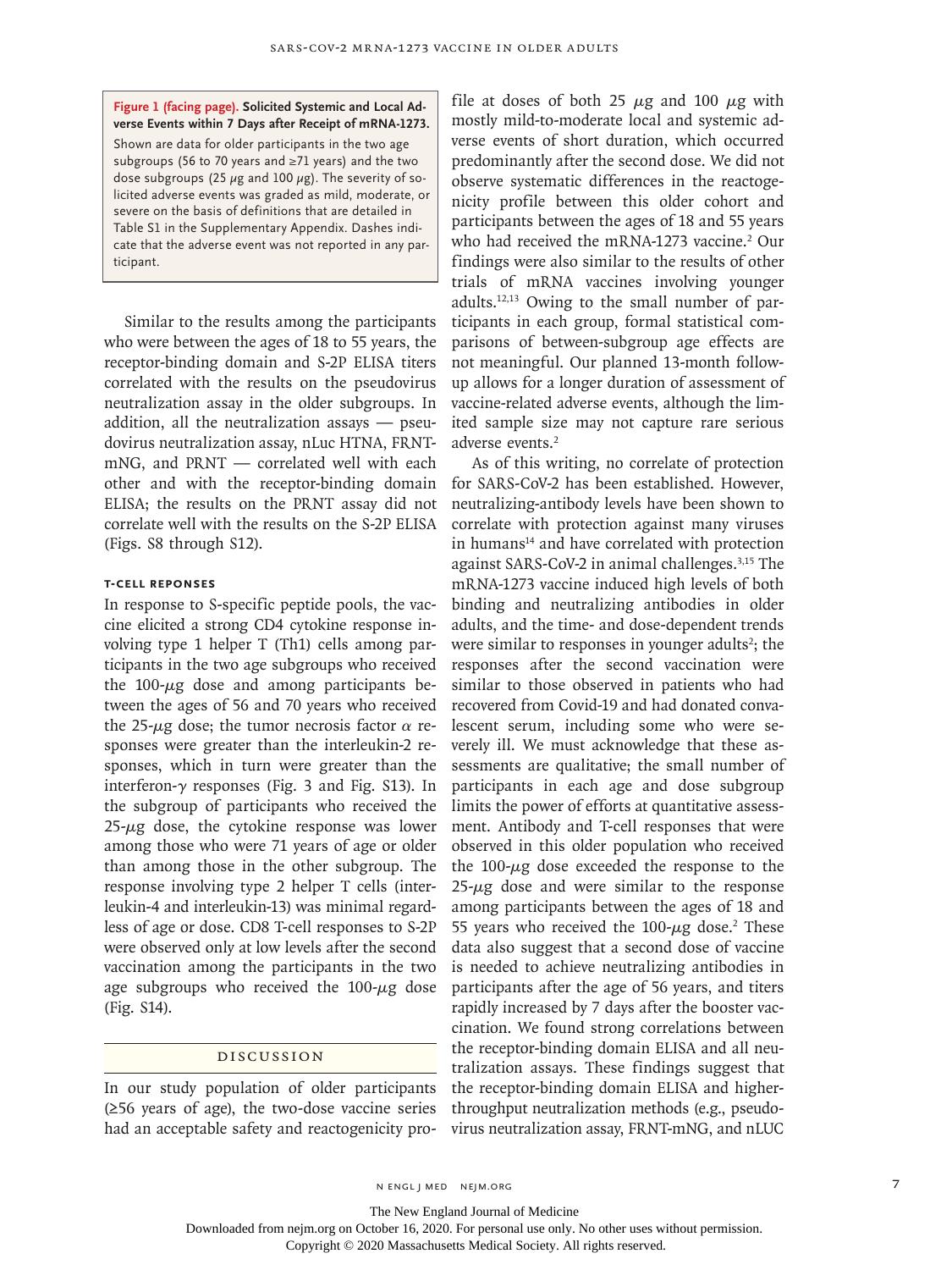### **The NEW ENGLAND JOURNAL of MEDICINE**



The New England Journal of Medicine Downloaded from nejm.org on October 16, 2020. For personal use only. No other uses without permission.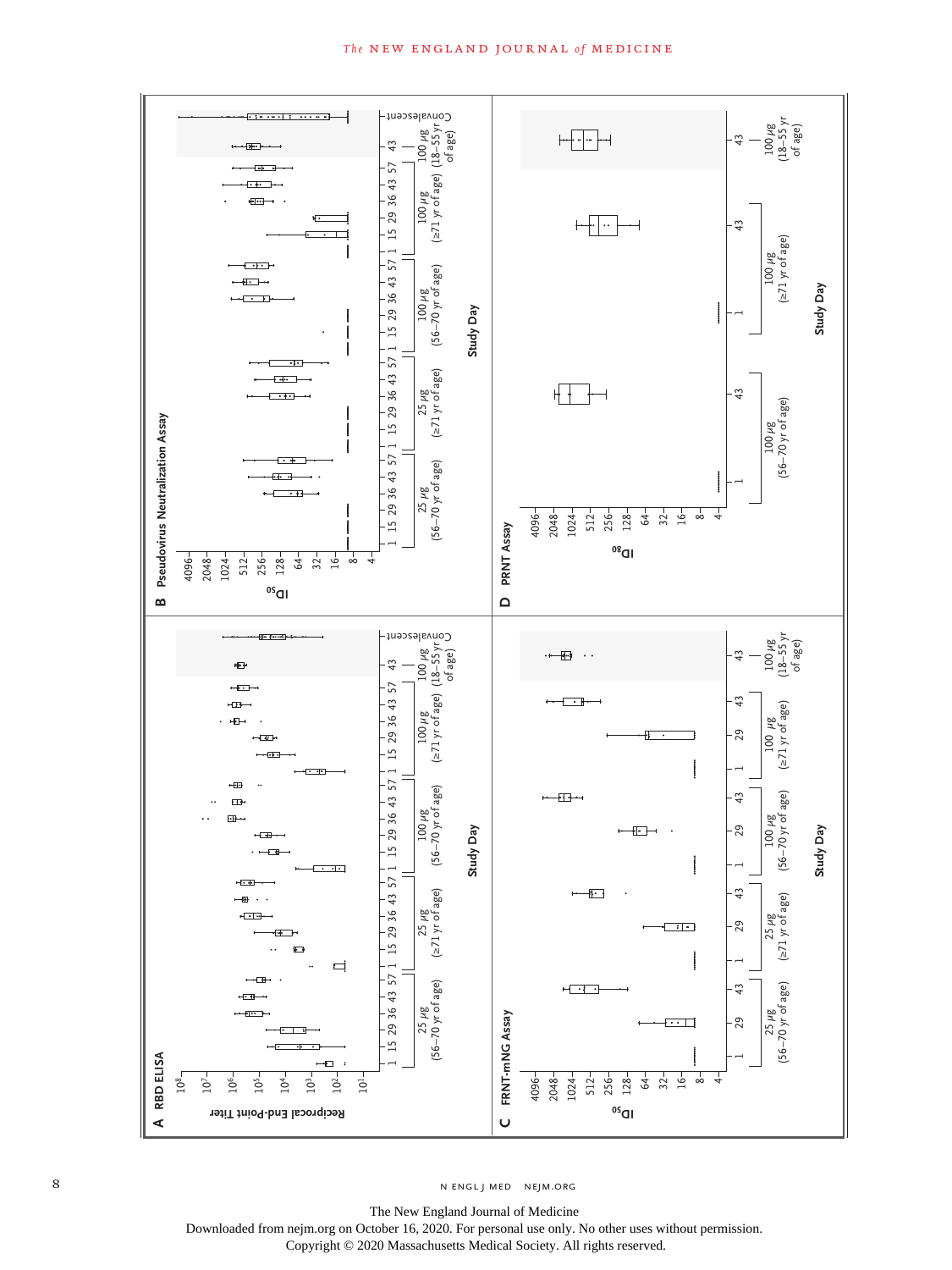### **Figure 2 (facing page). SARS-CoV-2 Antibody-Binding and Neutralization Responses.**

Shown are reciprocal end-point binding IgG titers on receptor-binding domain (RBD) enzyme-linked immunosorbent assay (ELISA) (Panel A), along with titers to 614D on the pseudovirus neutralization assay at a 50% inhibitory dilution (ID $_{50}$ ) (Panel B), on the focus reduction neutralization test mNeonGreen assay (FRNT $mNG ID_{50}$ ) (Panel C), and on plaque-reduction neutralization testing (PRNT $_{80})$  (Panel D). $^2$  PRNT $_{80}$  results were available only for the participants who had received the 100-μg dose of the mRNA-1273 vaccine on days 1 and 43. Boxes denote interquartile ranges, and horizontal bars denote median end-point titers. Whisker end points denote the maximum and minimum values below or above the median at 1.5 times the interquartile range. The shaded portion on the right side of each panel indicates one or two categories of reference values: antibody titers from 41 controls who had donated convalescent serum (Panels A and B) and antibody titers from participants between the ages of 18 and 55 years who had received the 100-μg dose of mRNA-1273 (Panels A through D).2

HTNA) could be used in a complementary manner to assess immunogenicity of SARS-CoV-2 vaccines and potentially to confirm an immunologic correlate of protection that would support public-health decision making regarding vaccination strategies.

Our assessments of antibody responses have focused on the 614D strain (the initial Wuhan-1 strain sequence), although the 614G polymorphism in SARS-CoV-2 spike has rapidly spread to become the globally predominant isoform,<sup>9</sup> which suggests a selective advantage. However, we observed an increase in neutralizing activity on the pseudovirus neutralization assay when 614G was substituted for 614D. These data are consistent with results in mice that were vaccinated with mRNA-1273<sup>16</sup> and with observations from convalescent donor serum.<sup>9</sup> These data are reassuring that immune responses to mRNA-1273 may not be compromised by the presence of the 614G strain.

Typically, immunosenescence renders older adults more susceptible to infection and hinders the development of protective immunity after immunization<sup>17</sup> with selected vaccines (e.g., reduced immunogenicity of the live-attenuated shingles vaccine).<sup>18</sup> Potently immunogenic vaccine designs are particularly relevant for older adults, since severe or fatal cases of Covid-19 occur more often in this population.<sup>6</sup> Although the sample sizes in our study were limited, older participants (including those who were 71 years of age or older) had immunologic responses to the mRNA-1273 vaccine 1 month after the second dose and across multiple assays that were similar to the responses among younger participants. We did not observe systematic differences in binding-antibody responses between the two older-age subgroups and the younger population, although slight decreases in  $PRNT_{\text{on}}$  were observed in those who were 71 years of age or older, as has been seen with other vaccines.13 It is possible that the mRNA-1273 vaccine may activate memory B cells that recognize shared antigenic determinants between spike proteins of SARS-CoV-2 and endemic human coronaviruses, which could also account for low bindingantibody levels detected in some prevaccination specimens. These findings are consistent with those of Ledgerwood et al., who observed ageindependent responses to a West Nile virus DNA vaccine.19 The mRNA-1273 platform offers several potential advantages for stimulation of protective responses in older populations, including the generation of a more immunogenic spike protein than that in wild-type virus owing to prefusion-stabilizing mutations,<sup>16,20</sup> the ability to control innate immune stimulation through mRNA modification,10 and the efficient uptake into human cells due to its lipid nanoparticle formulation.<sup>21</sup>

Important limitations of this study include the small numbers of participants and the limited ethnic diversity. In addition, at the time of this interim report, the long-term durability of immunogenicity could not be assessed, although the magnitude of antibody, cellular, and memory responses will be followed for 12 months after the second vaccination. Waning neutralizingantibody titers have been observed in recipients of DNA vaccines against MERS (Middle East respiratory syndrome) and SARS<sup>22,23</sup> and in patients with SARS-CoV-2 infection.<sup>24,25</sup> Data on the durability of responses observed after mRNA vaccines are limited. However, the administration of an mRNA H7N9 influenza vaccine resulted in detectable antibody titers in participants 6 months after vaccination.<sup>26</sup> It is possible that early induction of high-magnitude antibody responses could extend the duration of detectable titers, as has been seen with other vaccines.<sup>27</sup> Finally, the presence of chronic diseases (e.g., diabetes) and

The New England Journal of Medicine

Downloaded from nejm.org on October 16, 2020. For personal use only. No other uses without permission.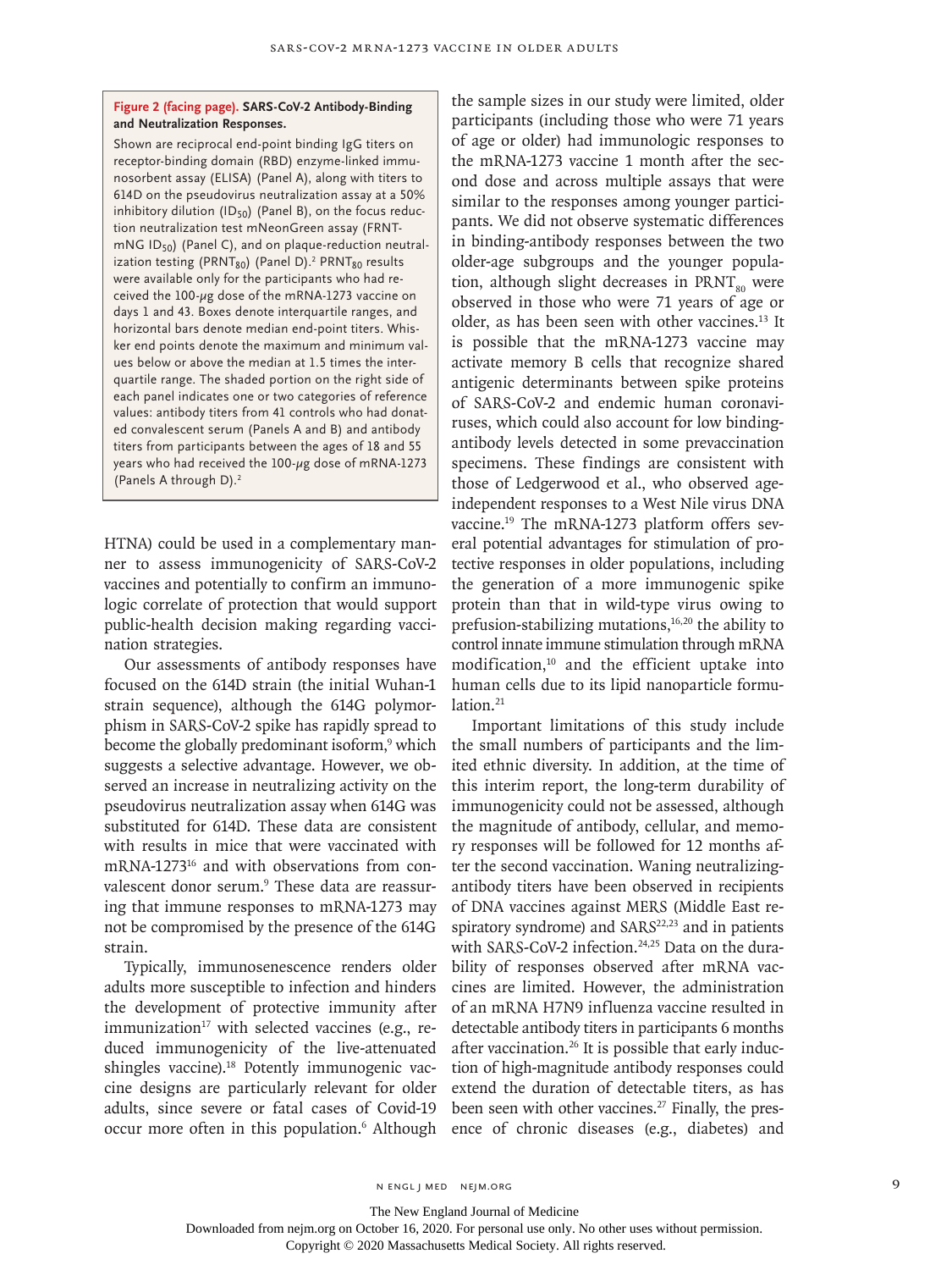

frailty may be better predictors of poor immunologic responses than age alone.<sup>28</sup>

Overall, these preliminary findings show that in a small group of participants, adverse events associated with the mRNA-1273 vaccine were mainly mild or moderate in older adults, a group that is particularly at risk for illness and death from Covid-19. The  $100-\mu$ g dose induced higher binding- and neutralizing-antibody titers than the  $25-\mu$ g dose, findings that support the continued evaluation of the  $100$ - $\mu$ g dose level and two-dose regimen in a large phase 3 trial with a more diverse population to ascertain the safety and efficacy of the mRNA-1273 vaccine and to assess its level of protection against Covid-19.

The views expressed in this article are those of the authors and do not necessarily reflect those of the Department of Health and Human Services, nor does any mention of trade names, commercial products, or organizations imply endorsement by the U.S. Government.

Supported by grants (UM1AI148373, to Kaiser Washington; UM1AI148576, UM1AI148684, and NIH P51 OD011132, to Emory University; NIH AID AI149644, to the University of North Carolina; UM1Al148684-01S1, to Vanderbilt University Medical Center; and HHSN272201500002C, to Emmes) from the National Institute of Allergy and Infectious Diseases (NIAID), National Institutes of Health (NIH); by a grant (UL1 TR002243, to Vanderbilt University Medical Center) from the National Center for Advancing Translational Sciences, NIH; and by the Dolly Parton Covid-19 Research Fund (to Vanderbilt University Medical Center). Laboratory efforts were in part supported by the Emory Executive Vice President for Health Affairs Synergy Fund award, the Center for Childhood Infections and Vaccines, Children's Healthcare of Atlanta, Covid-Catalyst-I3 Funds from the Woodruff Health Sciences Center and Emory School of Med-

10 N ENGL J MED NEJM.ORG

The New England Journal of Medicine Downloaded from nejm.org on October 16, 2020. For personal use only. No other uses without permission.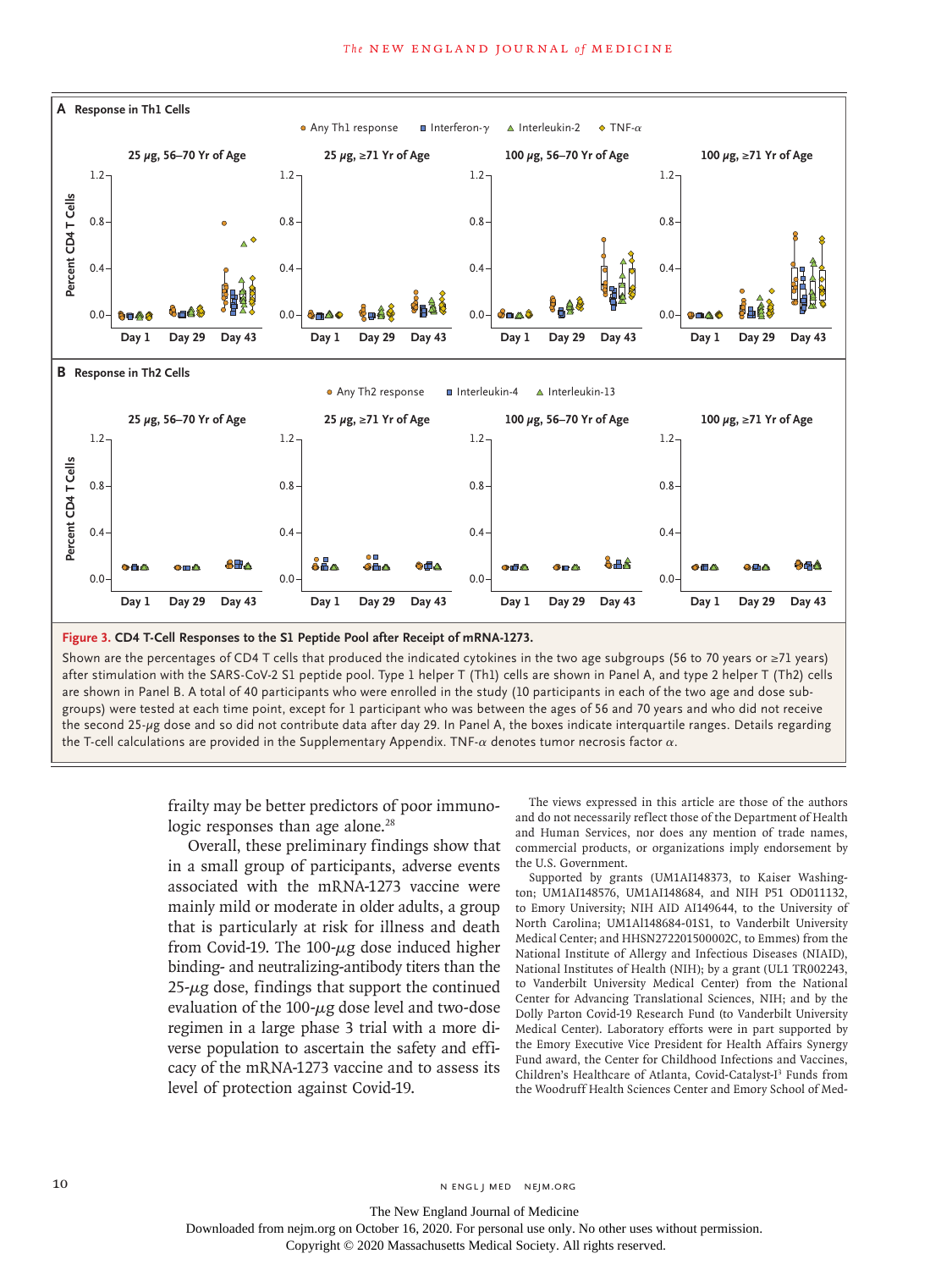icine, and North Carolina Policy Collaboratory at the University of North Carolina at Chapel Hill, with funding from the North Carolina Coronavirus Relief Fund established and appropriated by the North Carolina General Assembly. Funding for the manufacture of mRNA-1273 phase 1 material was provided by the Coalition for Epidemic Preparedness Innovation.

Disclosure forms provided by the authors are available with the full text of this article at NEJM.org.

A data sharing statement provided by the authors is available with the full text of this article at NEJM.org.

We thank the participants for their altruism and their dedication to this trial; the members of the data and safety monitoring committee (Stanley Perlman [chair], University of Iowa; Gregory Gray, Duke University; and Kawsar Talaat, Johns Hopkins Bloomberg School of Public Health) for their oversight; Huihui Mu and Michael Farzan for providing the ACE2-overexpressing 293 cells; Vineet Menachery and Pei-Yong Shi for providing the infectiousclone–derived SARS-CoV-2-mNG virus; and Dominic Esposito, director of the Protein Expression Laboratory at the Frederick National Laboratory for Cancer Research, for providing the S-2P protein for the immunologic assays. The Emory University study team thanks the Georgia Research Alliance and Children's Healthcare of Atlanta for their support; and Heidi Bornstein of Kaiser Permanente for assistance in the preparation of a previous version of Figure 1. The Kaiser Washington study team thanks Howard Crabtree and Sheena Mangicap of Seattle Pharmacy Relief for their many years of support for vaccine trials. The NIH Vaccine Research Center study team thanks our colleagues at the NIH Clinical Center and NIAID for their contributions, including the NIH Institutional Review Board, the NIH Clinical Center Pharmacy, and colleagues at the Vaccine Research Center, including the Vaccine Immunology Program, for their support.

#### **Appendix**

The authors' full names and academic degrees are as follows: Evan J. Anderson, M.D., Nadine G. Rouphael, M.D., Alicia T. Widge, M.D., Lisa A. Jackson, M.D., M.P.H., Paul C. Roberts, Ph.D., Mamodikoe Makhene, M.D., M.P.H., James D. Chappell, M.D., Ph.D., Mark R. Denison, M.D., Laura J. Stevens, M.S., Andrea J. Pruijssers, Ph.D., Adrian B. McDermott, Ph.D., Britta Flach, Ph.D., Bob C. Lin, B.S., Nicole A. Doria-Rose, Ph.D., Sijy O'Dell, M.S., Stephen D. Schmidt, B.S., Kizzmekia S. Corbett, Ph.D., Phillip A. Swanson II, Ph.D., Marcelino Padilla, B.S., Kathy M. Neuzil, M.D., Hamilton Bennett, M.Sc., Brett Leav, M.D., Mat Makowski, Ph.D., Jim Albert, M.S., Kaitlyn Cross, M.S., Venkata Viswanadh Edara, Ph.D., Katharine Floyd, B.S., Mehul S. Suthar, Ph.D., David R. Martinez, Ph.D., Ralph Baric, Ph.D., Wendy Buchanan, M.S., B.S.N., Catherine J. Luke, Ph.D., Varun K. Phadke, M.D., Christina A. Rostad, M.D., Julie E. Ledgerwood, D.O., Barney S. Graham, M.D., and John H. Beigel, M.D.

The authors' affiliations are as follows: the Center for Childhood Infections and Vaccines of Children's Healthcare of Atlanta and the Department of Pediatrics, Emory University School of Medicine (E.J.A., V.V.E., K.F., M.S.S., C.A.R.), and Emory Vaccine Center, Yerkes National Primate Research Center, Emory University (M.S.S.), Atlanta, and Hope Clinic, Department of Medicine, Emory University School of Medicine, Decatur (E.J.A., N.G.R., V.K.P.) — both in Georgia; the Vaccine Research Center (A.T.W., A.B.M., B.F., B.C.L., N.A.D.-R., S.O., S.D.S., K.S.C., P.A.S., M.P., J.E.L., B.S.G.) and the Division of Microbiology and Infectious Diseases (P.C.R., M. Makhene, W.B., C.J.L., J.H.B.), National Institute of Allergy and Infectious Diseases, National Institutes of Health, Bethesda, the University of Maryland School of Medicine, Baltimore (K.M.N.), and the Emmes Company, Rockville (M. Makowski, J.A., K.C.) — all in Maryland; Kaiser Permanente Washington Health Research Institute, Seattle (L.A.J.); the Department of Pediatrics (J.D.C., M.R.D., L.J.S., A.J.P.), the Vanderbilt Institute for Infection, Immunology, and Inflammation (J.D.C., M.R.D., A.J.P.), and the Departments of Pathology, Microbiology, and Immunology (M.R.D.), Vanderbilt University Medical Center, Nashville; Moderna, Cambridge, MA (H.B., B.L.); and the Departments of Epidemiology and Microbiology and Immunology, University of North Carolina at Chapel Hill, Chapel Hill (D.R.M., R.B.).

#### **References**

**1.** World Health Organization. Draft landscape of COVID-19 candidate vaccines. September 9, 2020 (https://www .who.int/publications/m/item/draft -landscape-of-covid-19-candidate -vaccines).

**2.** Jackson LA, Anderson EJ, Rouphael NG, et al. An mRNA vaccine against SARS-CoV-2 — preliminary report. N Engl J Med. DOI: 10.1056/NEJMoa2022483.

**3.** Corbett KS, Flynn B, Foulds KE, et al. Evaluation of the mRNA-1273 vaccine against SARS-CoV-2 in nonhuman primates. N Engl J Med. DOI: 10.1056/NEJMoa2024671. **4.** Corbett KS, Edwards D, Leist SR, et al. SARS-CoV-2 mRNA vaccine development enabled by prototype pathogen preparedness. June 11, 2020 (https://www.biorxiv .org/content/10.1101/2020.06.11

.145920v1). preprint.

**5.** Lang PO, Govind S, Bokum AT, et al. Immune senescence and vaccination in the elderly. Curr Top Med Chem 2013;13: 2541-50.

**6.** Williamson EJ, Walker AJ, Bhaskaran K, et al. Factors associated with COVID- 19-related death using OpenSAFELY. Nature 2020;584:430-6.

**7.** CDC COVID-19 Response Team. Severe outcomes among patients with coronavirus disease 2019 (COVID-19) — United States, February 12–March 16, 2020. MMWR Morb Mortal Wkly Rep 2020;69: 343-6.

**8.** Wu F, Zhao S, Yu B, et al. A new coronavirus associated with human respiratory disease in China. Nature 2020;579: 265-9.

**9.** Korber B, Fischer WM, Gnanakaran S, et al. Tracking changes in SARS-CoV-2 spike: evidence that D614G increases infectivity of the COVID-19 virus. Cell 2020; 182(4):812.e19-827.e19.

**10.** Hou YJ, Okuda K, Edwards CE, et al. SARS-CoV-2 reverse genetics reveals a variable infection gradient in the respiratory tract. Cell 2020;182(2):429.e14-446. e14.

**11.** Xie X, Muruato A, Lokugamage KG, et al. An infectious cDNA clone of SARS-CoV-2. Cell Host Microbe 2020;27(5):841. e3-848.e3.

**12.** Mulligan MJ, Lyke KE, Kitchin N, et al. Phase 1/2 study to describe the safety and immunogenicity of a COVID-19 RNA vaccine candidate (BNT162b1) in adults 18 to 55 years of age: interim report. July 1, 2020 (https://www.medrxiv.org/content/10 .1101/2020.06.30.20142570v1). preprint.

**13.** Walsh EE, Frenck R, Falsey AR, et al. RNA-based COVID-19 vaccine BNT162b2 selected for a pivotal efficacy study. August 28, 2020 (https://www.medrxiv.org/ content/10.1101/2020.08.17.20176651v2). preprint.

**14.** Plotkin SA. Correlates of protection induced by vaccination. Clin Vaccine Immunol 2010;17:1055-65.

**15.** Chandrashekar A, Liu J, Martinot AJ, et al. SARS-CoV-2 infection protects against rechallenge in rhesus macaques. Science 2020;369:812-7.

**16.** Corbett KS, Edwards DK, Leist SR, et al. SARS-CoV-2 mRNA vaccine design enabled by prototype pathogen preparedness. Nature 2020 August 5 (Epub ahead of print).

**17.** Ciabattini A, Nardini C, Santoro F,

n engl j med nejm.org 11

The New England Journal of Medicine

Downloaded from nejm.org on October 16, 2020. For personal use only. No other uses without permission.